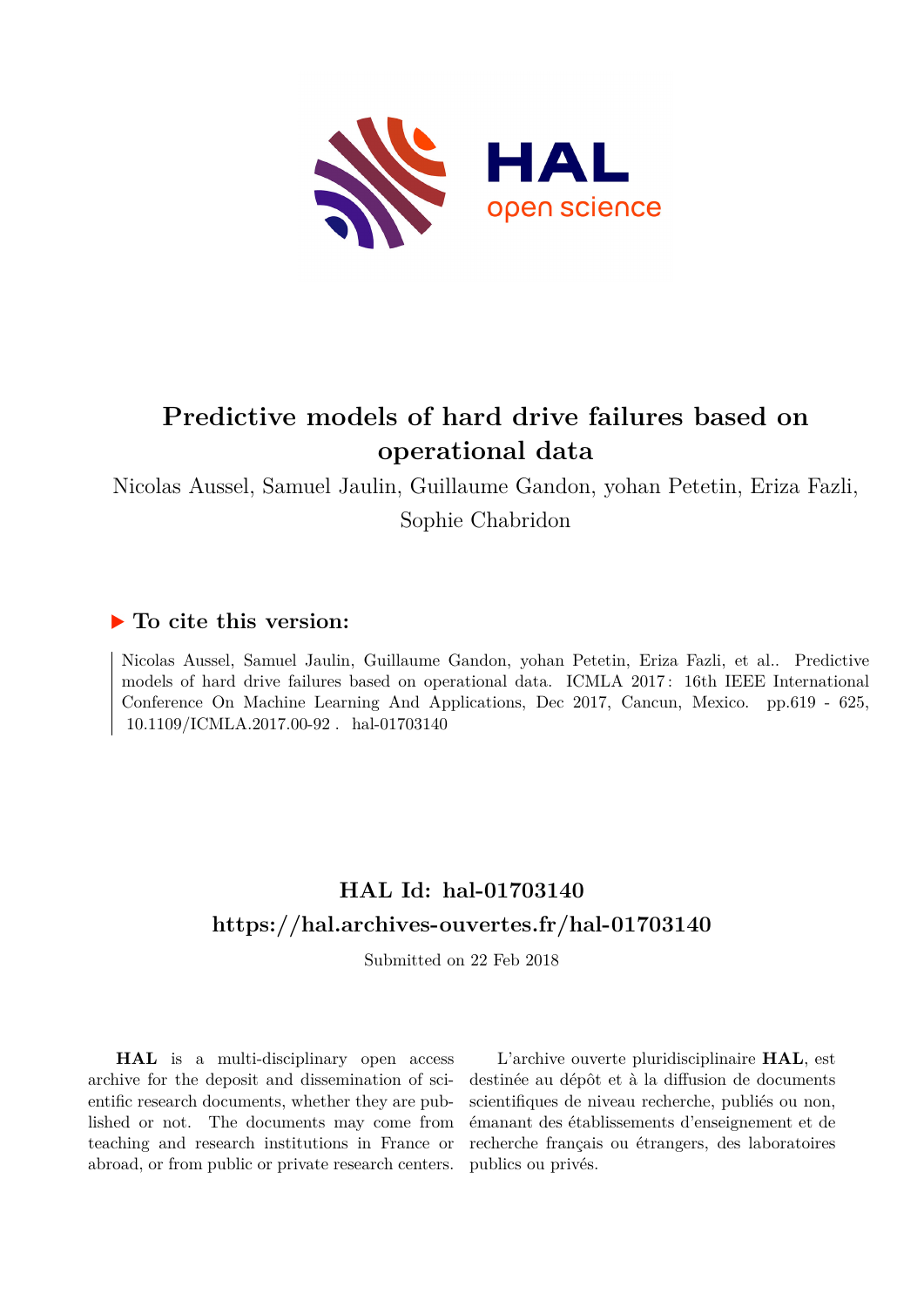# Predictive Models of Hard Drive Failures based on Operational Data

Nicolas Aussel∗†, Samuel Jaulin∗†, Guillaume Gandon∗†, Yohan Petetin† , Eriza Fazli<sup>∗</sup> and Sophie Chabridon† <sup>∗</sup>Zodiac Inflight Innovations, Wessling, Germany <sup>†</sup>SAMOVAR, Télécom SudParis, CNRS, Université Paris-Saclay, France

*Abstract*—Hard drives are an essential component of modern data storage. In order to reduce the risk of data loss, hard drive failure prediction methods using the Self-Monitoring, Analysis and Reporting Technology attributes have been proposed. However, these methods were developed from datasets not necessarily representative of operational systems. In this paper, we consider the Backblaze public dataset, a recent operational dataset from over 47,000 drives, exhibiting hard drive heterogeneity with 81 models from 5 manufacturers, an extremely unbalanced ratio of 5000:1 between healthy and failure samples and a realworld loosely controlled environment. We observe that existing predictive models no longer perform sufficiently well on this dataset. We therefore selected machine learning classification methods able to deal with a very unbalanced training set, namely SVM, RF and GBT, and adapted them to the specific constraints of hard drive failure prediction. Our results reach over 95% precision and 67% recall on a one year real-world public dataset of over 12 million records with only 2586 failures.

#### I. INTRODUCTION

Hard drives are essential for data storage but they are one of the most frequently failing components in modern data centres [1], with consequences ranging from temporary system unavailability to complete data loss. Many predictive models, analysed in section II, have already been proposed to mitigate hard drive failures but failure prediction in real-world operational conditions remains an open issue. One reason is that some failures might not be predictable in the first place, resulting, for example, from improper handling happening occasionally even in an environment maintained by experts. However, this alone cannot explain why the high performances of the failure prediction models that appear in the literature have not mitigated the problem further. Therefore, the specificities of hard drives need to be better taken into account.

First of all, the high reliability of a hard drive implies that failures have to be considered as rare events which leads to two difficulties. The ideal application case of many learning methods is obtained when the classes to predict are in equal proportions. Next, it is difficult to obtain sufficient failure occurrences. Indeed, hard drive manufacturers themselves provide data on the failure characteristics of their disks but it has been shown to be inaccurate (see e.g. [1], [2]) and often based on extrapolating from the behaviour of a small population in an accelerated life test environment. For this reason, it is important to work with operational data collected over a large period of time to ensure that it contains enough samples of hard drive failures.

Another challenge is that the Self-Monitoring, Analysis and Reporting Technology (SMART) used to monitor hard drives is not completely standardized. Indeed, the measured set of attributes and the details of SMART implementation are different for every hard drive manufacturer. From a machine learning point of view, there is no guarantee that a learning model trained to predict the failures of a specific hard drive model will be able to accurately predict the failures of another hard drive model. For this reason, in order to draw conclusions on hard drive failure prediction in general, it is important to ensure that the proposed predictive models are estimated from a variety of hard drive models from different manufacturers and also tested on a variety of hard drive models. Until now, this constraint was not taken into account properly, probably because gathering a representative dataset has been a problem for many previous studies, impairing the generality of their conclusions. We rather focus on the Backblaze public dataset<sup>1</sup> consisting of several years worth of measurements on a large drive population operated in an expert-maintained environment. It has been made available recently, with the earliest measurements done in 2013.

The objective of this paper is to offer an insight as to why many previous studies are not directly applicable when considering class imbalance, data heterogeneity and data volume and next to adapt predictive models based on machine learning methods for pattern recognition of hard drive failure prediction. We also compare the proposed models and discuss their performances on the Backblaze dataset that includes hard drives from different manufacturers in order to determine if they are robust to the differences in SMART parameters. The paper is organized as follows. In section II, we review the state-of-the-art while paying a particular attention to the datasets that were used. In section III, we detail the new dataset that we use for this study and the specific challenges associated with it. In section IV, we describe the different machine learning techniques that we applied to the dataset, and we underline the different steps of pre-processing, feature selection, sampling, learning and post-processing. In section V, we present and discuss our experimental results obtained with the three most relevant learning models: Support Vector Machine (SVM), Random Forest (RF) and Gradient-Boosted Tree (GBT). Finally, we end the paper with a conclusion and we discuss possible ways to extend this study.

<sup>1</sup>https://www.backblaze.com/b2/hard-drive-test-data.html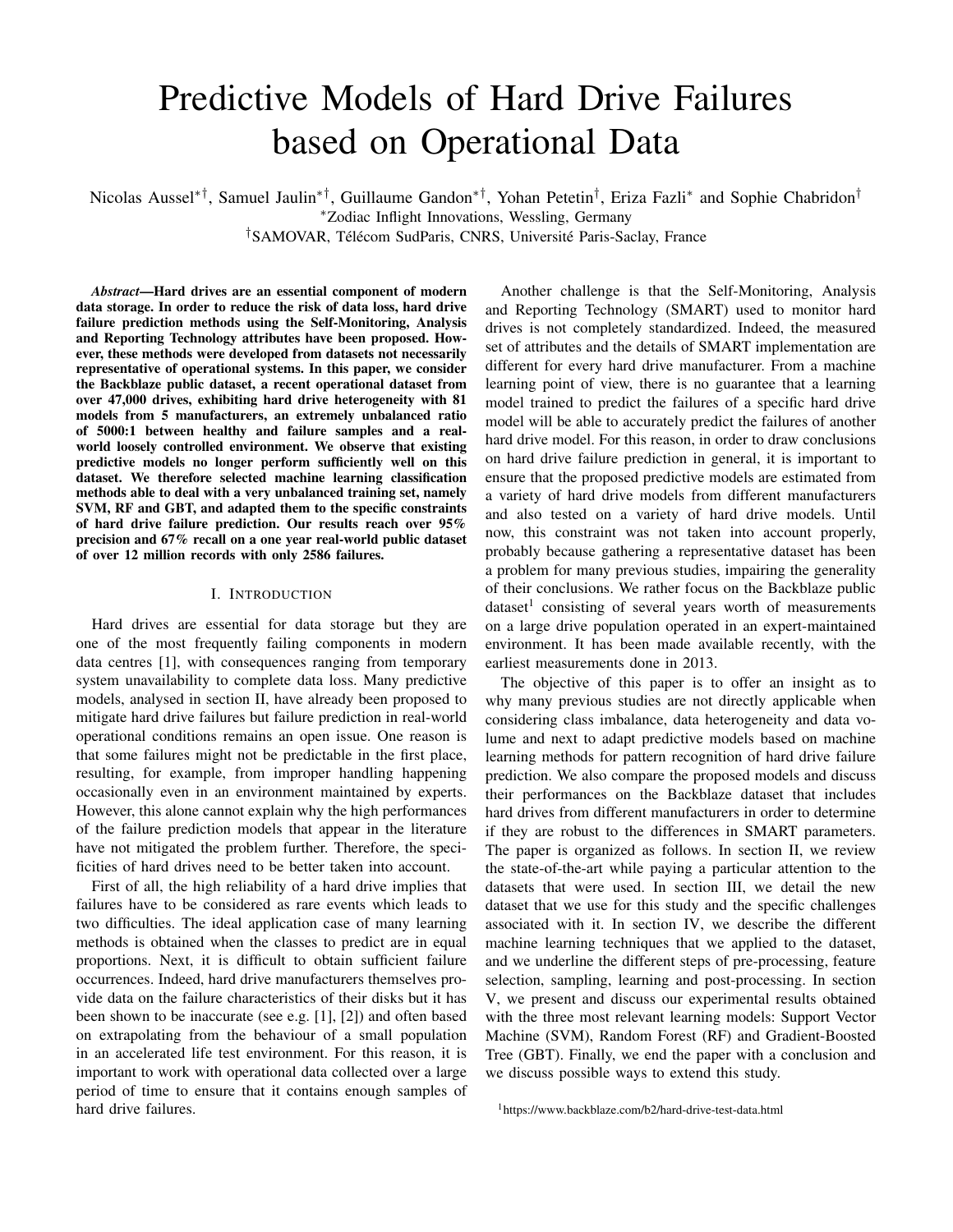#### II. RELATED WORK

Several studies on the subject of hard drive failure prediction based on SMART data have already been carried out. [3], [4], [5] and [6] all used the same dataset. The models were tested on a dataset of 369 hard drives of the same model with healthy drives and failed drives in equal proportions. The data from healthy drives was collected in a controlled environment by the manufacturer. In [3], several methods are proposed to build a prediction model: SVM, unsupervised clustering, rank-sum test and reverse arrangements test. This study found the best method among those tested to be the rank-sum test by detecting 24% of the failed drives while maintaining a false alarm rate below  $1\%$ . In [4], a subsequent study from the same authors, the best performances were obtained with a SVM with a detection rate of 50.6% and a false alarm rate below 0.1%. In [5], hidden Markov models and hidden semi-Markov models are tested. The best model reaches a detection rate of  $52\%$  and a false alarm rate below 0.1%. In [6], a health monitoring method based on the Mahalanobis distance is developed. It yields a detection rate of 67% while maintaining the false alarm rate below 0.1% still.

In [7], two Bayesian methods are tested, a Bayesian clustering model based on expectation maximization and a supervised naive Bayes classifier. The dataset used was collected from 1927 drives including 9 failed drives. The performances reached are 60% detection rate and a false alarm rate of 0.5%.

In [8] and [9], a dataset comprising samples from 23, 395 drives operating in a data center is studied. Two different hard drives models from the same manufacturer are used. The methods used are back-propagation recurrent neural networks, SVM, classification and regression trees. The best results are obtained with classification trees achieving over 95% detection with a false alarm rate of 0.09%.

In [10], a population of 1, 000, 000 drives is studied. 6 hard drive models are considered. The method used is thresholdbased classification with only 1 SMART parameter. It reaches 70.1% recall and 4.5% false alarm rate. The dataset is unfortunately not publicly available.

As we see, most previous studies were conducted have been led on small datasets collected in a controlled environment using manufacturer data. Moreover, [1] and [2] have shown that manufacturer data on disk reliability is not accurate as it is relying on accelerated life tests and stress tests that appear to consistently underestimate the actual disk failure rate. As such, hard drive failure prediction models trained on manufacturer data have a high risk of being biased and cannot be relied on. Additionally, in [3] manufacturer data on hard drives is mixed with data from hard drives returned by users. The authors highlight in their paper the importance of understanding the induced limitations. However, given how often this dataset is used in other studies such as [5] or [6], it is preferable to rely on a dataset without such mixing.

The most notable exceptions to these issues are the studies [8] and [9]. Unfortunately the associated dataset used is not publicly available and is limited to two drive models.

Very recently, some studies started to exploit the Backblaze dataset. [11] considers a large subset of over 30, 000 drives from the Backblaze dataset to train several classifiers. However, the results (98% for the detection and 98% for the precision) are obtained on a limited and different subset of filtered data. In the industry, [12] shows promising results but the lack of implementation details prevents comparison.

Another limitation of previous studies is the choice of evaluation metrics which generally coincide with the detection and false alarm rates. This is a relevant choice for balanced datasets but, as operational datasets are extremely unbalanced in favour of healthy samples, even a low false alarm rate in the range of 1% could translate into poor performances. Therefore, we rather report precision and recall metrics.

In order to overcome these issues related to the dataset and to provide reproducible results, we consider a large, operational and publicly available dataset from Backblaze, and compute the precision and recall metrics, rather than detection and false alarm rates, on unfiltered samples. This enables us to draw conclusions for operational data.

#### III. DATASET

This work relies on operational data that the Backblaze company started to release at the end of 2013. It gathers daily measurements of SMART parameters of each operational hard drive disk of this company data centre. Updates to the dataset are provided quarterly. The fields of the daily reports are composed as follows: the date of the report, the serial number of the drive, the model of the drive, the capacity of the drive in bytes, a failure label that is at 0 as long as the drive is healthy and that is set to 1 when the drive fails and finally the SMART parameters. For the rest of the study, we focus on the data from January 2014 to December 2014 in order to enable a comparison between prediction performances. Over this period, 80 fixed SMART parameters are collected among those defined by the manufacturers. They include, for example, counts of read errors, write faults, the temperature of the drive and its reallocated sectors count. However, it should be noted that most drives do not report every parameter resulting in many blank fields. The reason why is that hard drive disk manufacturers are free to decide how to implement SMART parameters. For the same reason, there is no guarantee that SMART parameters from two different models or manufacturers have the same meaning since the details of their implementation are not disclosed.

Finally, the dataset contains over 12 million samples from 47, 793 drives including 81 models from 5 manufacturers. Among those 12 million samples, only 2, 586 have their failure labels set to 1 and the others are healthy samples, for an overall ratio of about 2 failure samples for every 10, 000 healthy samples that is below 0.022%.

#### IV. DATA PROCESSING

We identify in this section a set of classification techniques that are best suited for an extremely unbalanced training set and a loosely controlled environment in real operation as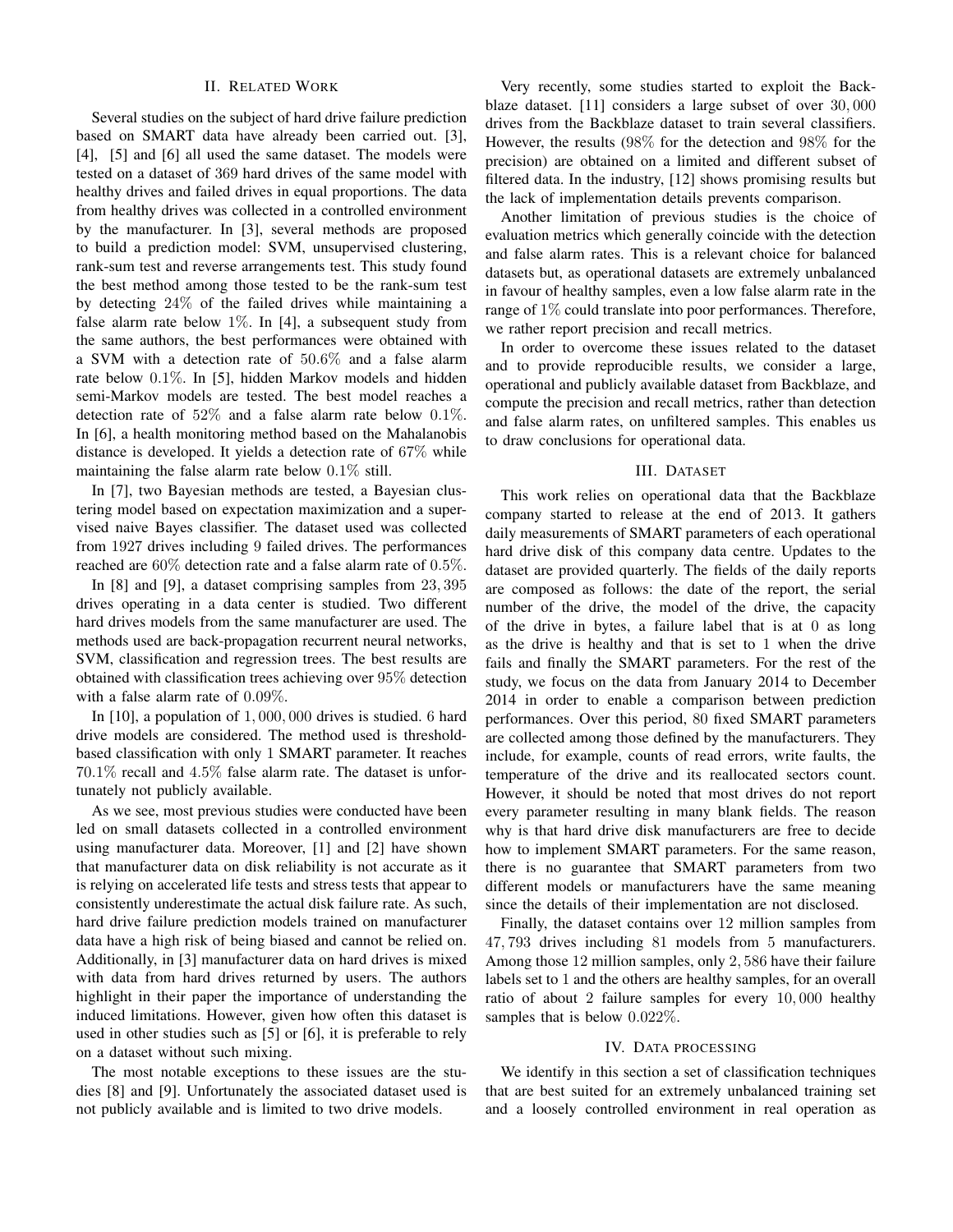opposed to laboratory experimentations. Considering the size of the dataset, we focus on classification computations that can be distributed across several nodes. Roughly speaking, we have at our disposal a set of multidimensional observations  $x \in \mathbb{R}^d$ ,  $(x_1, x_2, ..., x_d)$ . For example, x may represent the SMART parameters or a transformation of the SMART parameters. For a given x, we associate a label  $y \in \{0, 1\}$ . The goal of the classification is to determine a function that given a sample x associates a label  $y$  that matches the failure label of the dataset.

#### *A. Pre-processing*

As noted in [2], traditionally used outlier filtering techniques such as Extreme Value Filtering are inadequate for SMART values of an operational set as it is difficult to distinguish between exceptional values caused by a measurement artefact or by an anomalous behaviour that may lead to a hard drive failure. A classical approach is to limit filtering to obvious errors. In our case, this corresponds to physically impossible values such as power-on hours exceeding 30 years. We filter on two SMART parameters, SMART 9, power-on hours, and SMART 194, temperature. In turned out that this filtering is negligible and does not noticeably impact the dataset with only 5 drives concerned, matching the observation in [2] that less than 0.1% of the hard drives are concerned.

Similarly to what is done in [8], we define a time window for failure in the following manner: after a drive fails, we relabel a posteriori the  $N$  previous samples from this particular drive as failures where  $N$  is the length of the time window in days. In other words, with our classification model we try to answer the question "Is the hard drive going to fail in the next N days?". This length will be optimized as a hyper parameter of the model to determine its optimal value if it exists.

#### *B. Feature selection*

Not every SMART parameter is indicative of a failure [2]. As such, we consider different strategies for feature selection. The main one is based on the pre-selection used in [2], [8], [9] of SMART parameters highly correlated to failure events. With this scheme, we consider only the nine raw SMART parameters number 5, 12, 187, 188, 189, 190, 198, 199 and 200.

Some models such as Random Forests are not vulnerable to noisy features and are, in fact, able to extract information from features with low correlation with failure events. This also provides the additional benefit of not relying on sources external to the dataset to select the features. When it is relevant, we thus train these models on the complete set of features.

#### *C. Sampling techniques*

In order to reduce the impact of the class imbalance issue on the learning algorithms, we investigated the use of sampling techniques. Given the extreme imbalance factor of the dataset, naive oversampling and undersampling were excluded as potential sources of overfitting [13]. Contrary to [11], we limit the application of sampling techniques to the same subset of data used for training.

SMOTE (Synthetic Minority Oversampling Technique) aims at alleviating class imbalance by generating additional training samples of the minority class through interpolation [14]. SMOTE first selects a random minority sample, then determines its k nearest neighbours, selects one of them and places randomly on the segment between the two samples a new artificial minority sample. This process is then repeated as many times as necessary before reaching a pre-selected oversampling factor. By creating artificial instances distinct from the existing minority samples, it partially avoids the overfitting problem observed with naive oversampling.

Another step to improve the training set is to filter a certain category of failure samples. We observe that some failure samples share the exact same feature values as healthy samples leading to the impossibility for any classifier based on those features to discriminate them. Thus, filtering those hard-to-classify failure samples leads to a trade-off of a higher precision at the expense of recall.

#### *D. Machine Learning algorithms*

Previous studies such as [11] have considered Logistic Regression (LR) for hard drive failure prediction. We implemented it but results show a constant prediction in favour of the majority class, which is understandable given the sensitivity of LR to class imbalance. Further work on sampling techniques is needed in order to use LR on the Backblaze dataset. We therefore focus our experimentations on solutions able to deal with extreme class imbalance.

Support Vector Machine (SVM) is a technique that relies on finding the hyperplane that splits the two classes to predict while maximizing the distance with the closest data points [15]. We use a linear kernel in order to enable parallelization of the computations. With  $N$  the number of samples,  $x_i$  the features of a sample, y its label and  $\vec{w}$  the normal vector to the hyperplane considered,  $b$  the hyperplane offset and  $\lambda$  he soft-margin, the SVM equation to minimize is:

$$
f(\vec{w},b) = \lambda ||\vec{w}||^2 + \frac{1}{N} \sum_{i=1}^{N} max(0, 1 - y_i(w.x_i - b))
$$
 (1)

It is optimized through 100 steps of stochastic gradient descent.

Random Forest (RF) is an ensemble technique based on a decision tree classifier. A decision tree works by splitting the data set into smaller subsets based on measured attributes until either the subsets are each composed of only one class or the maximum depth of the tree has been reached. RF improves on this technique by combining several decision trees each trained on bootstrapped samples with different attributes. New predictions are then made based on a vote among the different decision trees [16]. The loss function minimized for each split is as follow: given m the current node to split,  $Q_m$  the data available at that node,  $N_m$  the number of samples in  $Q_m$ ,  $\theta$  the candidate split,  $n_{left}$  and  $n_{right}$  the amount of sample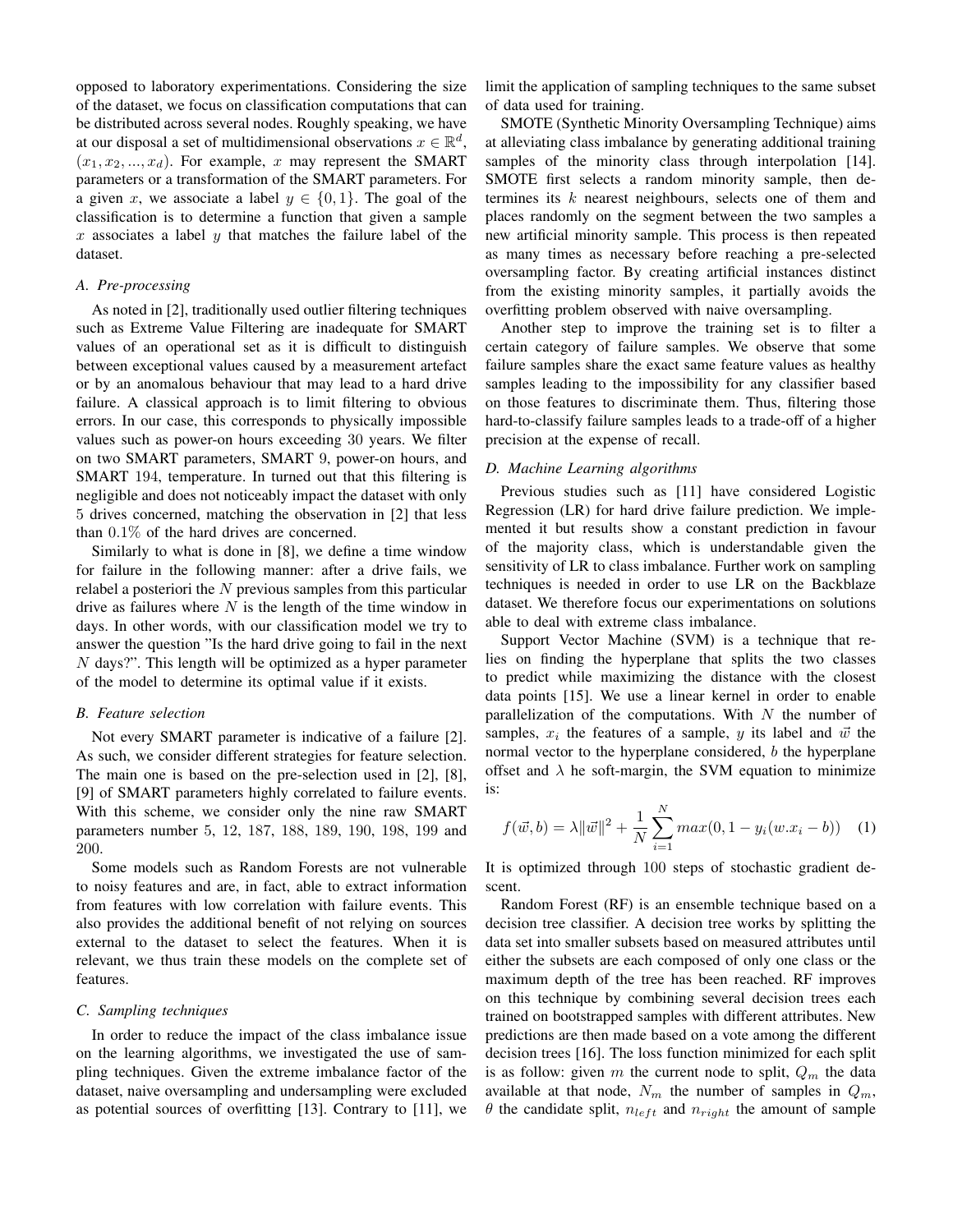split respectively to the left and right of the node and  $H$  the impurity function,

$$
\frac{n_{left}}{N_m}H(Q_{left}(\theta)) + \frac{n_{right}}{N_m}H(Q_{right}(\theta))
$$
 (2)

This step is repeated until  $N_m = 1$  or the maximum depth is reached. In this study, we set the number of decision trees at 50 with a maximum depth of 8, constructed using the Gini impurity metric.

Finally, Gradient boosted tree (GBT) is another ensemble technique based on decision trees. Instead of training random trees like in RF, the training takes place in an iterative fashion with the goal of trying to minimize a loss function using a gradient descent method [16]. In this study, the initial splits are done using the same equation as the RF trees and the iterations are done with a log loss function characterized by the formula:  $2 \times \sum_{i=1}^{N} log(1 + exp(-2y_iF(x_i)))$  where N is the number of samples,  $x_i$  and  $y_i$  respectively the features and the label of the sample i and  $F(x_i)$  the predicted label for sample  $i$ . This function is minimized through 10 steps of gradient descent.

All the parameters of the learning methods are optimized through grid-search.

#### V. EXPERIMENTAL RESULTS

#### *A. Post-processing*

In order to ensure the accuracy of the results, two additional steps are taken. First, we perform cross-validation through a customized stratified  $k$ -folding algorithm. The samples are first regrouped by HDD serial number so that the samples measured on one HDD are always in the same fold. HDDs are then split between those that reported a failure during the study and those that did not. The stratified k-sampling then takes place on the HDD level and not on the individual sample level in order to ensure that samples from a given HDD are always in the same fold. For this study, the number of folds has been fixed to 3. On top of that, in order to account for the optimization of the length of the time-window as an hyper-parameter of the models, every measurement is rerun three times by selecting new sets of folds for the cross-validation and the mean value is reported.

Two metrics are measured on the failed samples, precision and recall respectively defined as the number of successfully predicted failures divided by the total number of predictions and the number of failures successfully predicted divided by the total number of failures observed. If we define the failure sample as positive and the healthy samples as negative we have:

$$
precision = \frac{true \ positive}{true \ positive + false \ positive}
$$
 (3)

$$
recall = \frac{true \ positive}{true \ positive + false \ negative}
$$
 (4)

Note that contrary to similar studies referenced in section II, we decide to report precision instead of false alarm rate: due to the high class imbalance, even a small false alarm rate could translate into poor performances. Indeed, a misclassification of only  $1\%$  of the healthy samples would result in 100 false alarms for every 10, 000 healthy samples, on average; since there are only 2 failure samples for every 10, 000 healthy samples, it means that we have 50 false alarms for every detected failure if we assume 100% recall on the failure samples, and consequently a precision below 2%. Similarly, we can note that a constant prediction in favour of the majority class would result in an accuracy of 99.98%.

#### *B. Results and discussion*

The performances in terms of precision and of recall are displayed in Fig. 1 (SVM), Fig. 2 (RF) and 3 (GBT) as a function of the time window length.

The SMOTE sampling strategy is then tested on the best performing model, RF with all features.

The experimental setup we use is a cluster of 3 computers running Apache Spark v2.1 using a total of 24 cores. Due to the various size of the time window parameter, cross-validation and repetition of the tests, every technique is run a total of 180 times, not including the grid-search executions to optimize the parameters. The execution time is reported in Table I.

| Method                       | Execution time (1 run) | Execution time (180 runs) |
|------------------------------|------------------------|---------------------------|
| SVM preselected              | $11$ min               | 33 hours                  |
| SVM all features             | $24$ min               | 72 hours                  |
| GBT preselected              | $10 \text{ min}$       | 30 hours                  |
| <b>GBT</b> all features      | $41$ min               | 123 hours                 |
| RF preselected               | $14 \text{ min}$       | 42 hours                  |
| RF all features              | $37 \text{ min}$       | 111 hours                 |
| RF+SMOTE                     | $42$ min               | 126 hours                 |
|                              | <b>TABLE I</b>         |                           |
| Evecution the of the methods |                        |                           |

EXECUTION TIME OF THE METHODS

There are several interesting points to notice on the graphs. First, on figure 1 for the linear SVM, we note that the performances are low. This is likely a sign that the classes to predict are not linearly separable. The solution for this would be to use another kernel for the SVM but unfortunately this would be at the cost of the parellelization of the implementation which would push the computation time beyond acceptable range. Regarding the length of the time window, it should be noted that the linear increase in precision with preselected features is likely only a side-effect of the relabelling. Further investigation reveals that the support vectors are not changing when the time window changes so the model learnt is the same. This is most likely because the inertia of the SVM model is too high to be affected by changing less than 0.1% of the labels.

Second, for RF, on figure 2, we can note that the usage of pre-selected features does not improve the performances but decreases them. The fact that feature selection does not bring improvement is understandable given that RF models have been shown to be resilient to noisy features. However the decrease also implies that the features that were not preselected are not pure noise but also contain useful information to predict an impending failure. This highlights the fact that SMART features are implemented differently on different drives and thus that conclusion regarding features useful for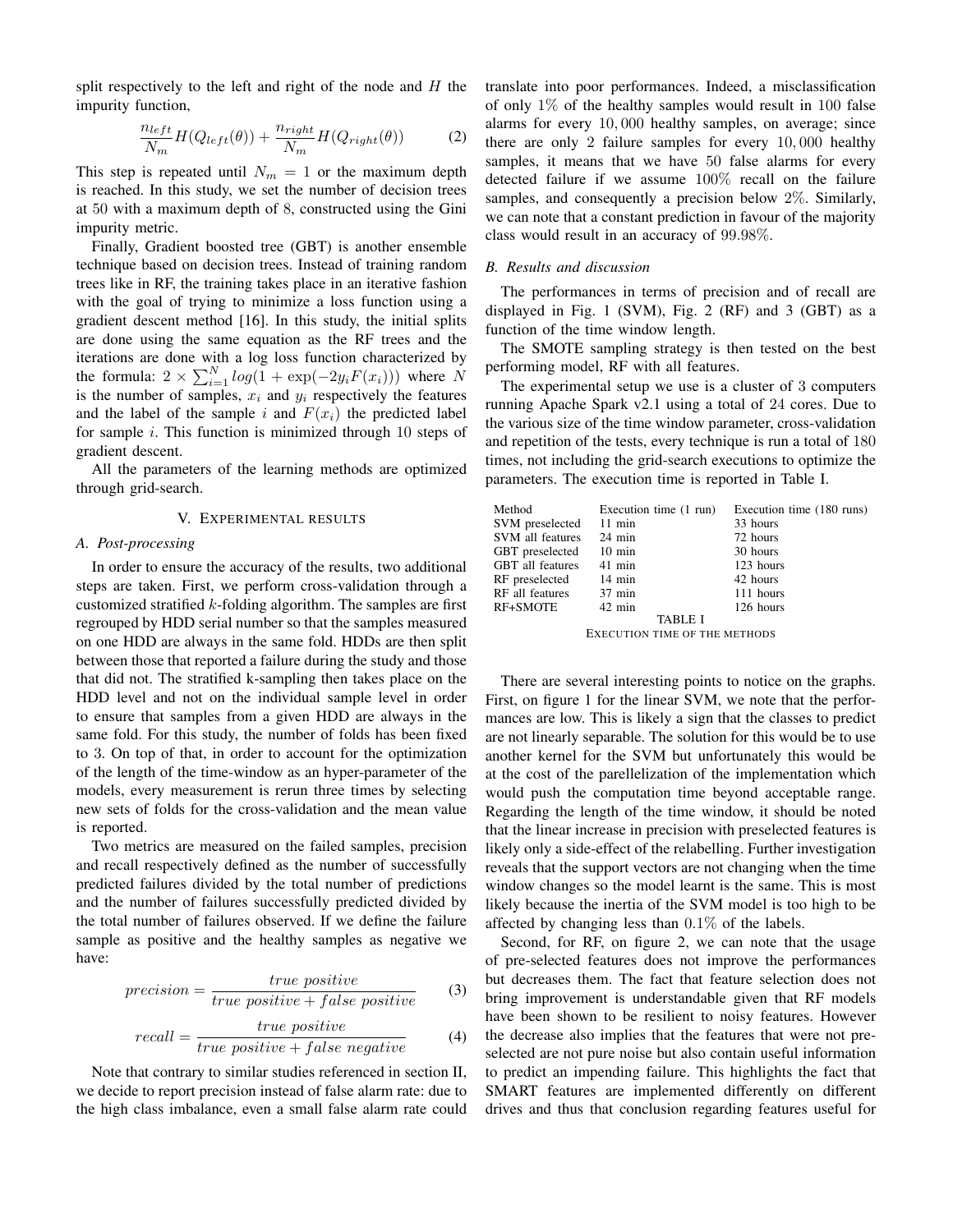



Fig. 1. Precision and Recall of SVM for two feature selection modes and varying time window length

predicting failures of a specific type of hard drive model cannot easily be generalized to every type of hard drive. Additionally, for small values of the time window, the RF model struggles because the scarcity of the failure labels is further aggravated by the bagging technique used to learn the individual decision trees that compose the RF model. This is especially true with the pre-selected features.

Finally, for GBT, on figure 3 it does not display the same limitation as RF for time windows higher than one day, likely because it is not based on a bagging technique. The performances when using all available features are mostly similar to RF.

Overall, the best performances are reached by RF and GBT when using all available features with RF reaching up to 95% precision and 67% recall and GBT reaching up to 94% precision and 67% recall. The reported precision of 95% and 94% would translate on average with daily measurements on a single hard drive into a single false alarm respectively every 100.000 days and 83.333 days. In the mean time, over two thirds of the failures would be predicted correctly.

In table 4, the last experiment with the SMOTE sampling

Fig. 2. Precision and Recall of RF for two feature selection modes and varying time window length

technique resulted in negative results. The precision and recall of RF are decreased by SMOTE for smaller values of the time window and are similar at higher values. This is likely the result of an imbalance factor of 5000, much higher than the one used when developing sampling techniques which remains in the range of 2 to 100 [17].

#### VI. CONCLUSION

In this paper, we work on hard drive failure prediction with a publicly available, large and operational dataset from Backblaze with relevant metrics, which is crucial to bridge the gap between laboratories studies and real-world systems and for reaching reproducible scientific results. This implies to address the class imbalance between failures and non-failures and the large dataset size. We have selected the precision and recall metrics, most relevant to the problem, and tested several learning methods, SVM, GBT and RF. With 95% precision and 67% recall, the best performances were provided by RF with all features while GBT was a close contender with 94% precision and 67% recall. SVM performances were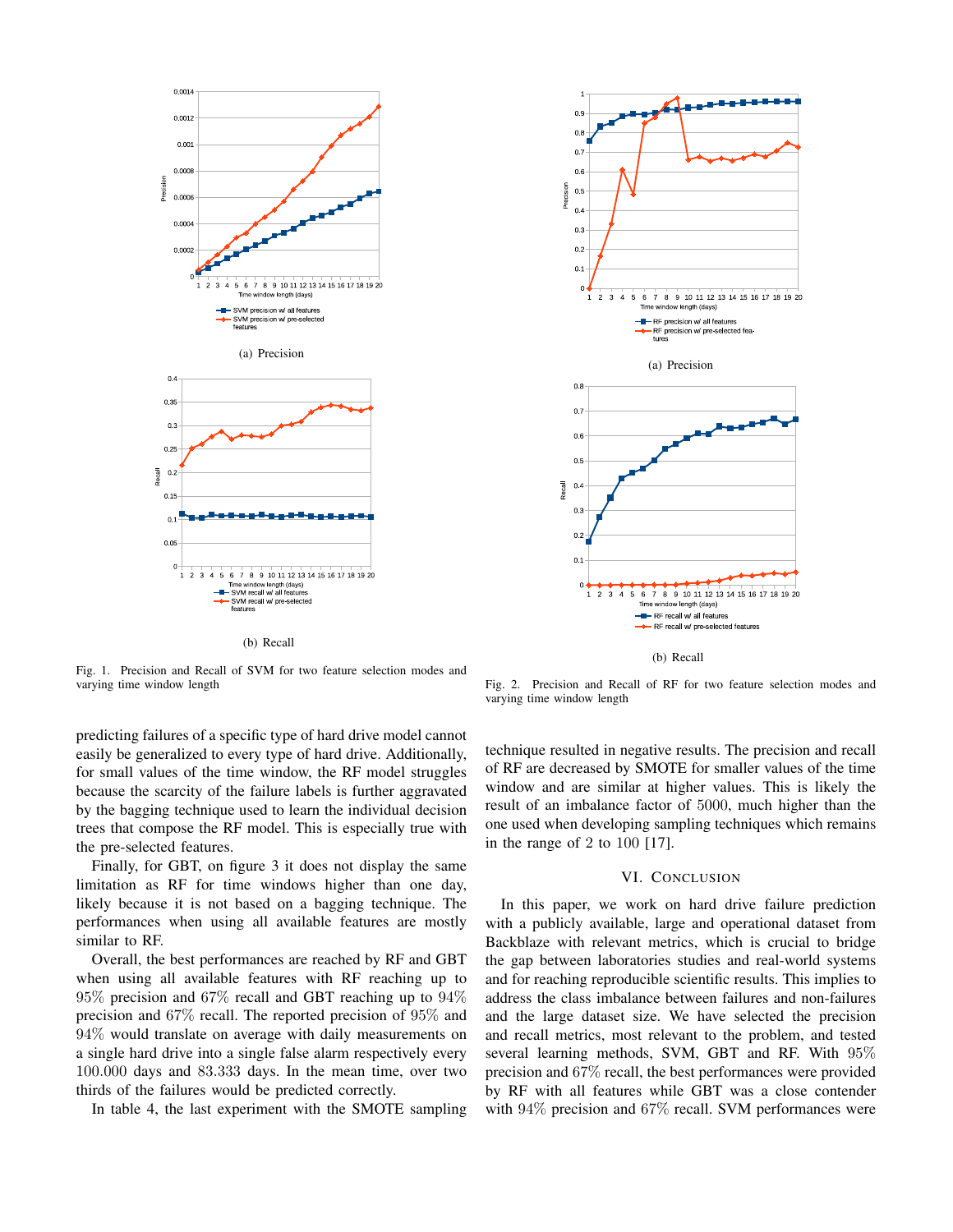

Fig. 3. Precision and Recall of GBT for two feature selection modes and varying time window length

unsatisfactory with a precision below  $1\%$ . We have also shown that when studying different hard drive models from different manufacturers, selecting the features classically used for hard drive failure prediction leads to a drop in performances.

Contrary to what was expected, SMOTE did not improve the prediction performances highlighting the difficulties stemming from the extreme unbalanced ratio of the Backblaze dataset. Additional work on sampling techniques is needed to balance the dataset. Ensemble-based Hybrid sampling techniques [17] such as SMOTEBagging, an improvement of the SMOTE sampling technique, could help to improve our learning models and might enable to use learning methods more sensitive to class imbalance such as logistic regression.

Finally, we plan to evaluate on the Backblaze dataset other learning techniques which have demonstrated promising results on other samples such as back-propagation recurrent neural networks [8], Bayesian classifiers [7] or Mahalanobis distance [6].



Fig. 4. Precision and Recall of the RF model for varying time window length with and without SMOTE sampling

#### **REFERENCES**

- [1] B. Schroeder and G. A. Gibson, "Disk Failures in the Real World: What Does an MTTF of 1,000,000 Hours Mean to You?" in *5th USENIX Conf. on File and Storage Technologies*, ser. FAST '07. Berkeley, CA, USA: USENIX Association, 2007.
- [2] E. Pinheiro, W.-D. Weber, and L. A. Barroso, "Failure Trends in a Large Disk Drive Population," in *FAST*, vol. 7, 2007, pp. 17–23.
- [3] J. F. Murray, G. F. Hughes, and K. Kreutz-Delgado, "Hard Drive Failure Prediction using Non-parametric Statistical Methods," in *ICANN/ICONIP*, 2003.
- [4] ——, "Machine learning methods for predicting failures in hard drives: A multiple-instance application," *J. Mach. Learn. Res.*, vol. 6, pp. 783– 816, Dec. 2005.
- [5] Y. Zhao, X. Liu, S. Gan, and W. Zheng, "Predicting Disk Failures with HMM-and HSMM-based Approaches," in *Industrial Conf. on Data Mining*. Springer, 2010, pp. 390–404.
- [6] Y. Wang, Q. Miao, and M. Pecht, "Health monitoring of hard disk drive based on Mahalanobis distance," in *Prognostics and System Health Managment Conf.*, May 2011, pp. 1–8.
- [7] G. Hamerly and C. Elkan, "Bayesian Approaches to Failure Prediction for Disk Drives," in *18th Int. Conf. on Machine Learning*, 2001.
- [8] B. Zhu, G. Wang, X. Liu, D. Hu, S. Lin, and J. Ma, "Proactive Drive Failure Prediction for Large Scale Storage Systems," in *IEEE 29th Symp. on Mass Storage Systems and Technologies*, May 2013, pp. 1–5.